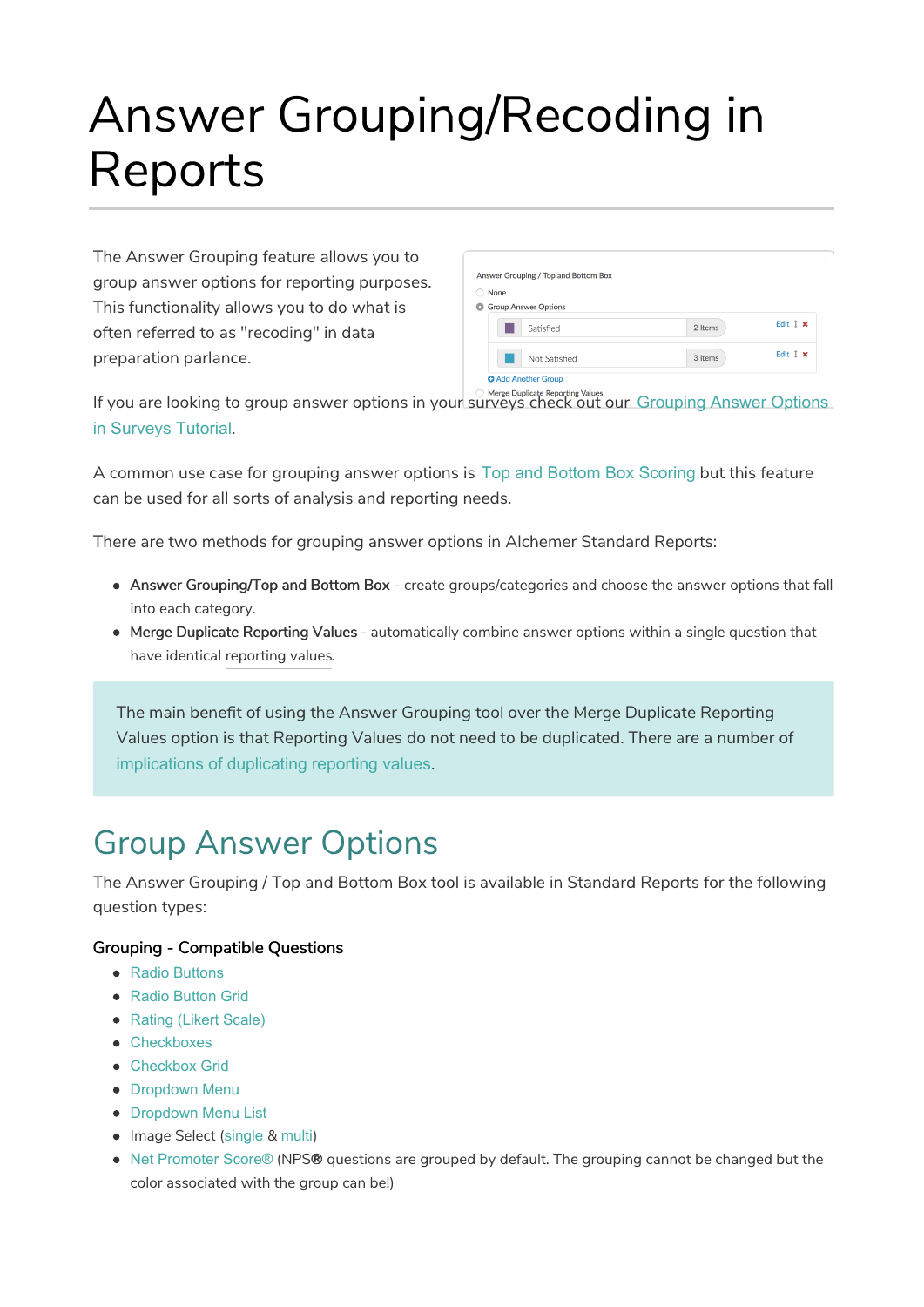- 1. When you are ready to report on your results for one of the compatible questions, go to Results > Reports and create a Standard Report (or access an existing one).
- 2. Locate the reporting element for the question for which you wish to group answer options and clickLayout & Options.
- 3. Scroll down to the Answer Grouping / Top and Bottom Box section. The None (default) option will be selected.
- 4. Click on the option to Group Answer Options.
	- a. You will be presented with a Group Name field. Enter the category name for your Top/Bottom Box here e.g. Satisfied. This name is what will appear as the label on your chart.
	- b. Click Edit to select the answer options that will be grouped together.
	- c. Use the color selector to customize the color for the category. This will be the color of group's the pie slice or bar in the report.
	- d. Click to Add Another Group to categorize any remaining items. You can add as many groups as there are answer options in your question. If needed, groups can be rearranged by clicking, holding, and dragging the up/down arrow icon.

|                   | Chart Type              | Filter                         | Layout & Options                         |  |  |
|-------------------|-------------------------|--------------------------------|------------------------------------------|--|--|
|                   |                         |                                | Answer Grouping / Top and Bottom Box     |  |  |
| C None            |                         |                                |                                          |  |  |
|                   |                         | <b>Group Answer Options</b>    |                                          |  |  |
| 0                 |                         |                                | Merge Duplicate Reporting Values         |  |  |
|                   | <b>Order Answers By</b> |                                |                                          |  |  |
|                   |                         |                                | Number of Responses (Highest to Lowest)  |  |  |
| O                 |                         |                                | Original Order it Appeared in the Survey |  |  |
|                   |                         | Alphabetically by Answer Title |                                          |  |  |
| <b>Chart Size</b> |                         |                                |                                          |  |  |
| Small             |                         |                                |                                          |  |  |
| <b>O</b> Medium   |                         |                                |                                          |  |  |

5. Once you are done adding and customizing your groups, make sure to Save your report element.

### Considerations when grouping answer options

- Once an option has been added to a group, it cannot be added to another group within the same report element.
- You can add as many groups as there are answer options in your question. If your question is a 5-point rating scale, you will be able to create up to five groups for that report element.
- Grouping Answer Options is a per-element setting. There is no global report setting.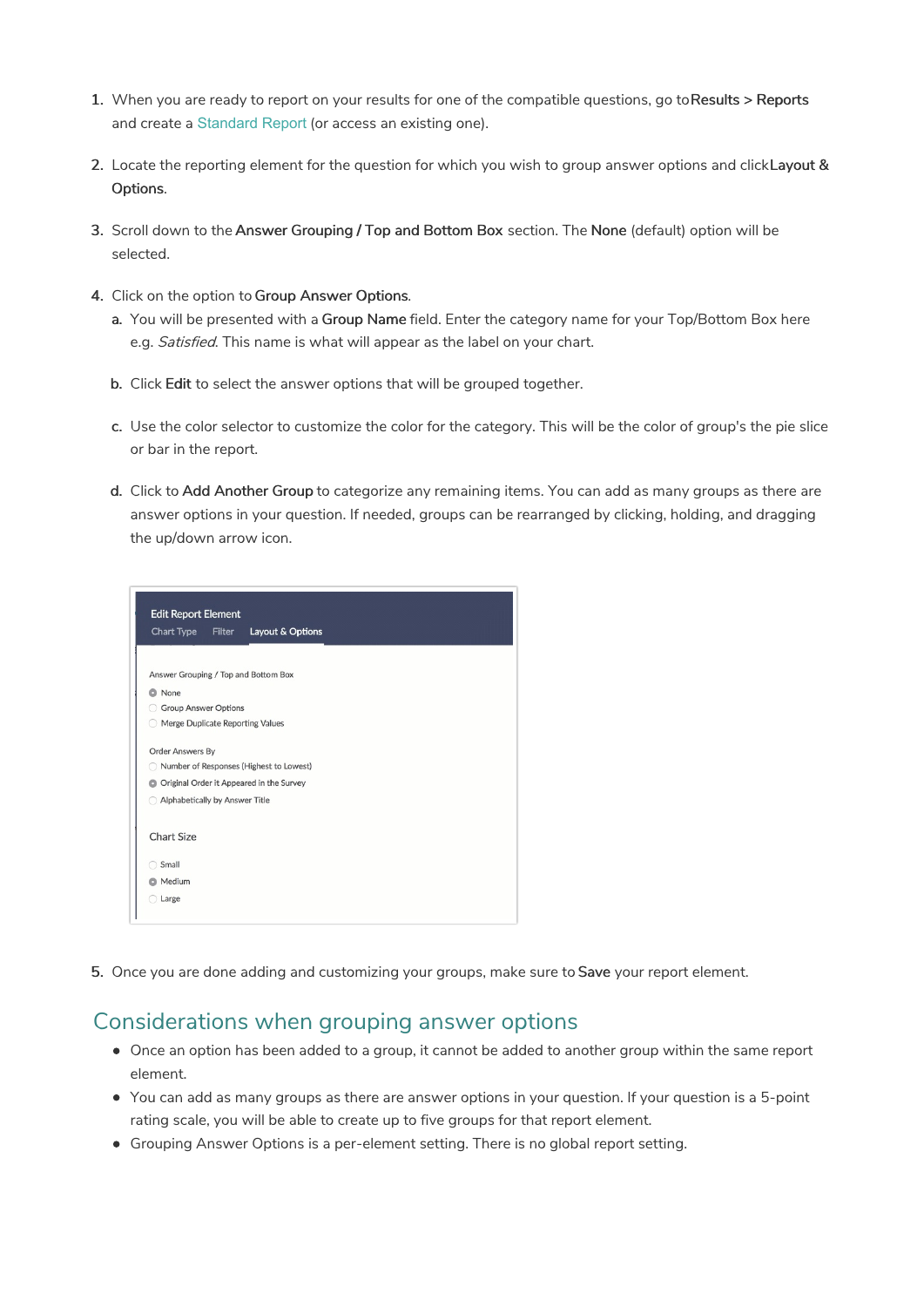# Merge Duplicate Reporting Values

In order to use this method, you must customize multiple answer options within a question to have the same reporting values.

#### Review the implications of duplicating reporting values.

1. When adding your answer options define custom Reporting Values; give any options you wish to group together the same reporting value.

| Multiple Choice Options |                        |                         |                                     |
|-------------------------|------------------------|-------------------------|-------------------------------------|
| OPTION                  |                        | <b>REPORTING VALUE</b>  |                                     |
| Very Satisfied          |                        | Satisfied               | 1 m<br>P                            |
| Satisfied               |                        | Satisfied               | 1 画<br>$\mathcal{P}$                |
| Neutral                 |                        | Not Satisfied           | $1 \t{m}$<br>P                      |
| Dissatisfied            |                        | Not Satisfied           | P<br>$1 \quad \text{m}$             |
| Very Dissatisfied       |                        | Not Satisfied           | $1$ $\overline{m}$<br>$\mathcal{S}$ |
| + Click to Add Option   | Add "Other","N/A", etc | <b>Paste in Options</b> |                                     |

- 2. When you are ready to report on your results, navigate to Results > Reports and create a Standard Report (or access an existing one).
- 3. Locate the reporting element for the question for which you wish to group answer options and clickLayout & Options.
- 4. Scroll down to the Answer Grouping / Top and Bottom Box section. The None (default) option will be selected. Click on the option to Merge Duplicate Reporting Values and Save.

Your reporting element will now display your data grouped according to the Reporting Values that you provided.

## Merge Duplicate Reporting Values at the Report Level

If you've set up multiple questions with duplicate reporting values you can merge reporting values at a report level by selecting Report Options at the top right of the report. Under Answer Options > Answer Grouping select the option to Group answers with duplicate reporting values and click Save.

### Duplicate Reporting Value Considerations

- Question Logic and Page Logic are based on reporting values. As such, if multiple answer options have identical reporting values, any logic based on those options will not work as expected.
- If you are planning to use a CSV/Excel Export of your raw data, please note that only the Reporting Values that you specified will be available. If this is the case is a deal breaker use the Group Answer Options tool to group your answer options.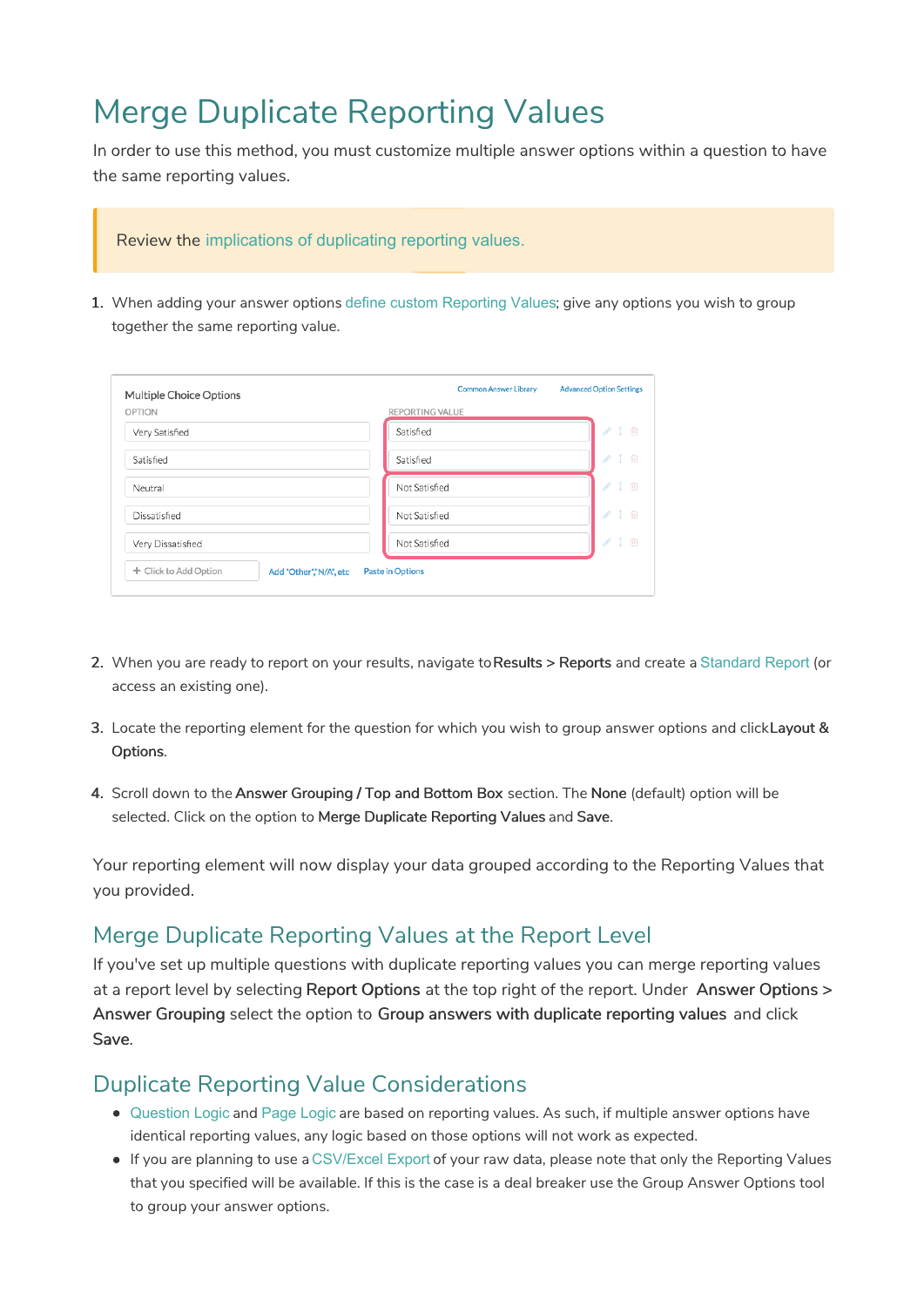- Using questions that use duplicate reporting values inQuota setup can result in an incorrect number of responses being collected.
- We discourage changing reporting values in live surveys that have already collected data. Make sure to only implement this solution in new surveys. Learn more about Making Changes to Live Surveys.

# Grouping Example: Top and Bottom Box Scoring

Top and Bottom Box Scoring (also referred to as Top Box, Top 2 (or 3) Box Scores) is a very common way of reporting and analyzing scale questions. The top/bottom boxes are the highest and lowest ratings on a scale question.

For example, if you were to think of a 5-point Likert Scale as being vertically arranged, with the most positive possible rating on the top and the most negative rating on the bottom, the top box scores are the highest rating points on the scale and the bottom box scores are the lowest rating points.



Using the Answer Grouping/Top and Bottom Box tool you can group your answer options to achieve Top Box Reporting.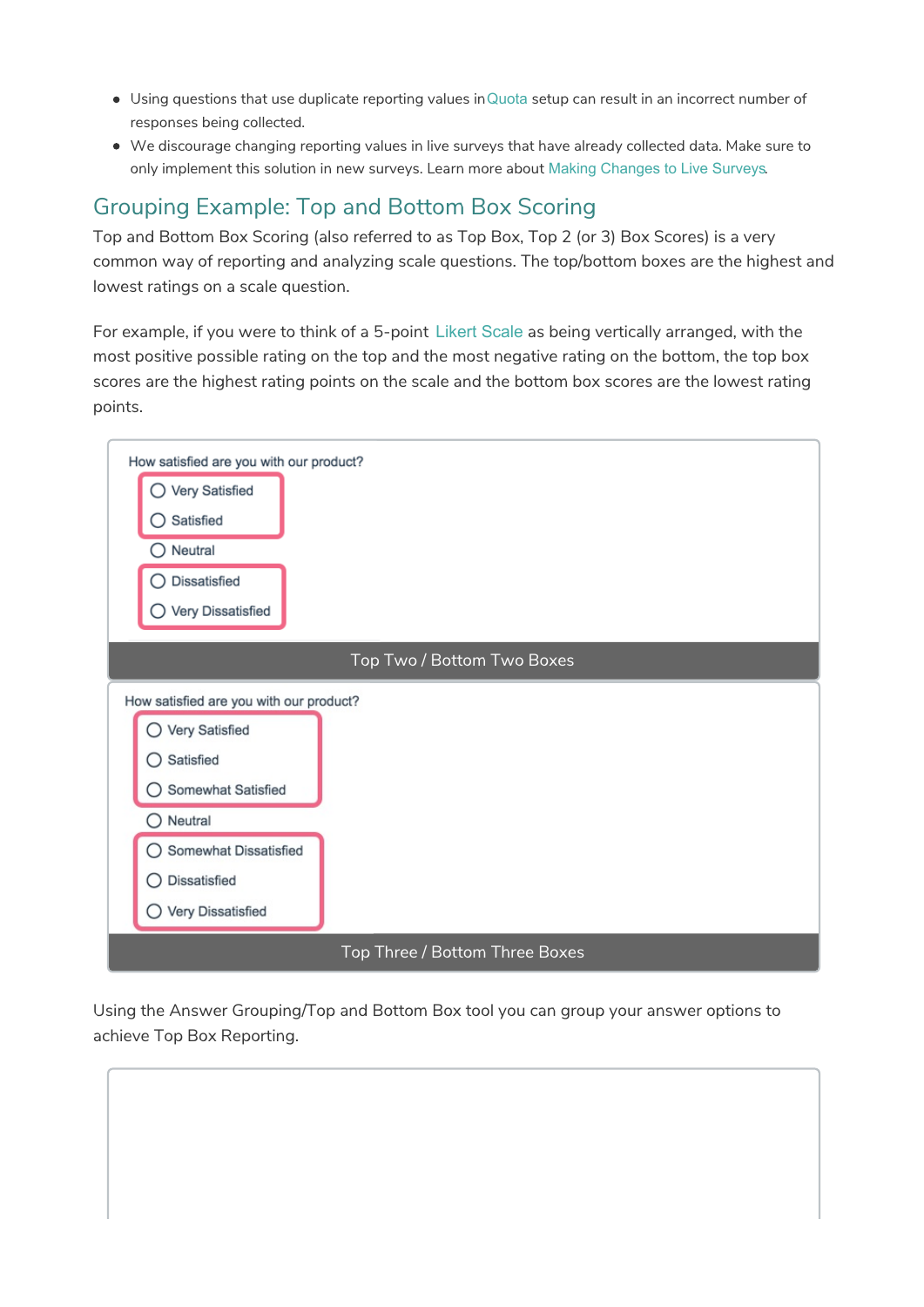

Learn how to set this up in our Top Boxing Tutorial.

# Grouping Example: NPS® Questions

When using the Net Promoter Score**®** (NPS) question, responses are automatically grouped as Detractors, Passives, and Promoters. As such, within a Standard Report your NPS questions will use the Group Answer Options feature by default (grouping Detractors, Passives, and Promoters appropriately).